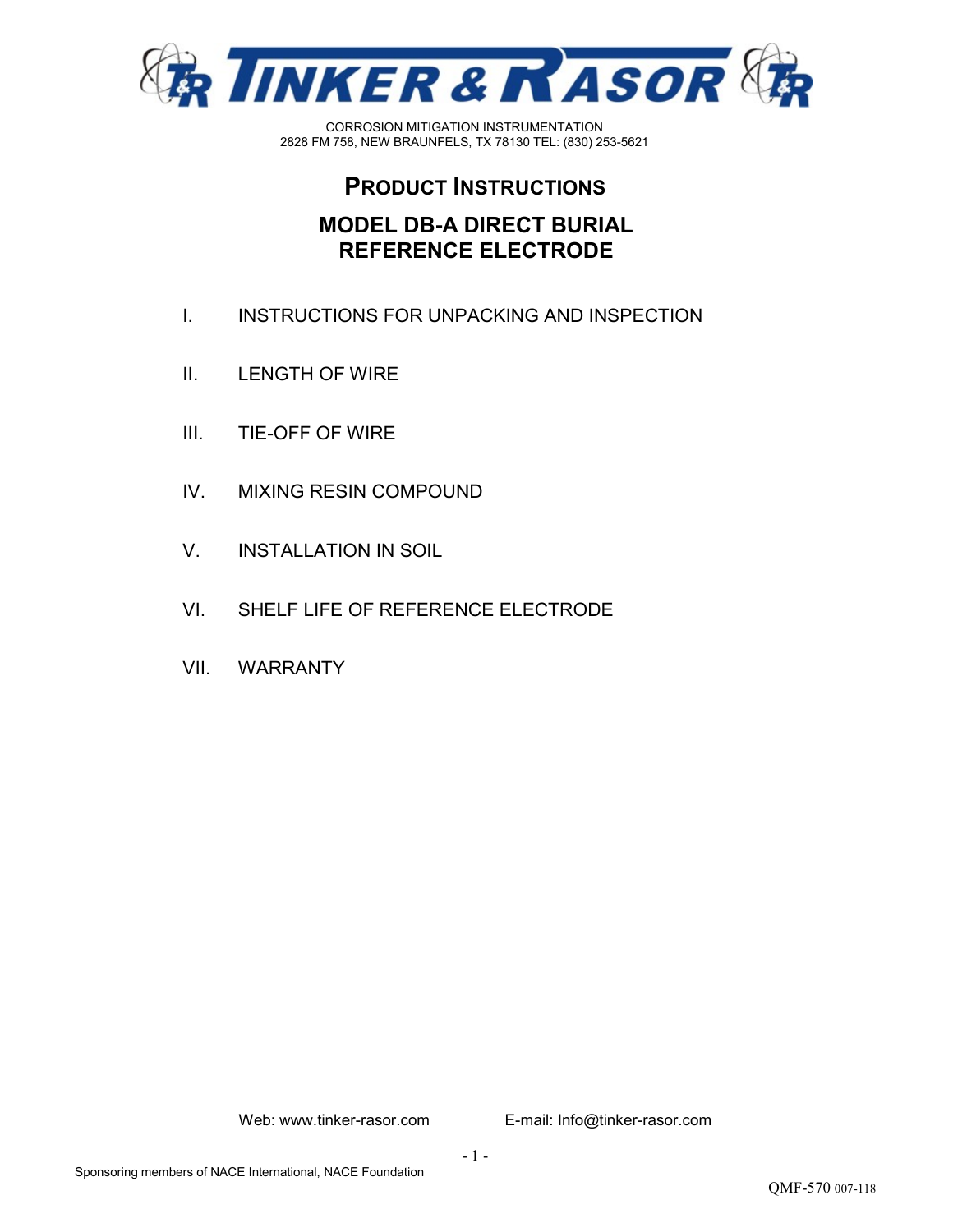

CORROSION MITIGATION INSTRUMENTATION 2828 FM 758, NEW BRAUNFELS, TX 78130 TEL: (830) 253-5621

# **PRODUCT INSTRUCTIONS**

### **I. INSTRUCTIONS for UNPACKING and INSPECTION**

**INSPECTION** of products should be performed upon receipt. If damage has occurred in shipment, file a claim with the carrier immediately. Check components (against packing slip) to be sure nothing is missing.

If it is necessary to contact your supplier or Tinker & Rasor concerning damaged or missing items, be sure to include all information such as purchase order number and invoice number.

### **II. LENGTH OF WIRE**

- Ensure that enough wire has been allocated to place the Model DB-A in the location desired without causing any stress on the wire, the tie-off point on the reference electrode or the tie point on the test station on the surface.
- Some slack is recommended to ensure against breakage of the wire or loss of contact with the reference electrode.

### **III. TIE-OFF OF WIRE TO REFERENCE ELECTRODE**

- Direct burial reference electrodes are commonly placed underground in locations difficult to excavate after installation, therefore it is very important to ensure a strong tie is used when connecting the wire to the reference electrode.
- Diagram 1 (Below) shows a solderless lug (not supplied), which is recommended to tie-off the wire to the reference electrode. Place wire into open end of the lug and crimp tight.
- Diagram 2 (below) shows detail of the connection. Place the solderless lug onto post at top of the reference electrode. Tighten nut down on lug. Coil the wire into three or four loops inside the reference electrode.





Diagram 1 Diagram 2

Web: www.tinker-rasor.com E-mail: Info@tinker-rasor.com